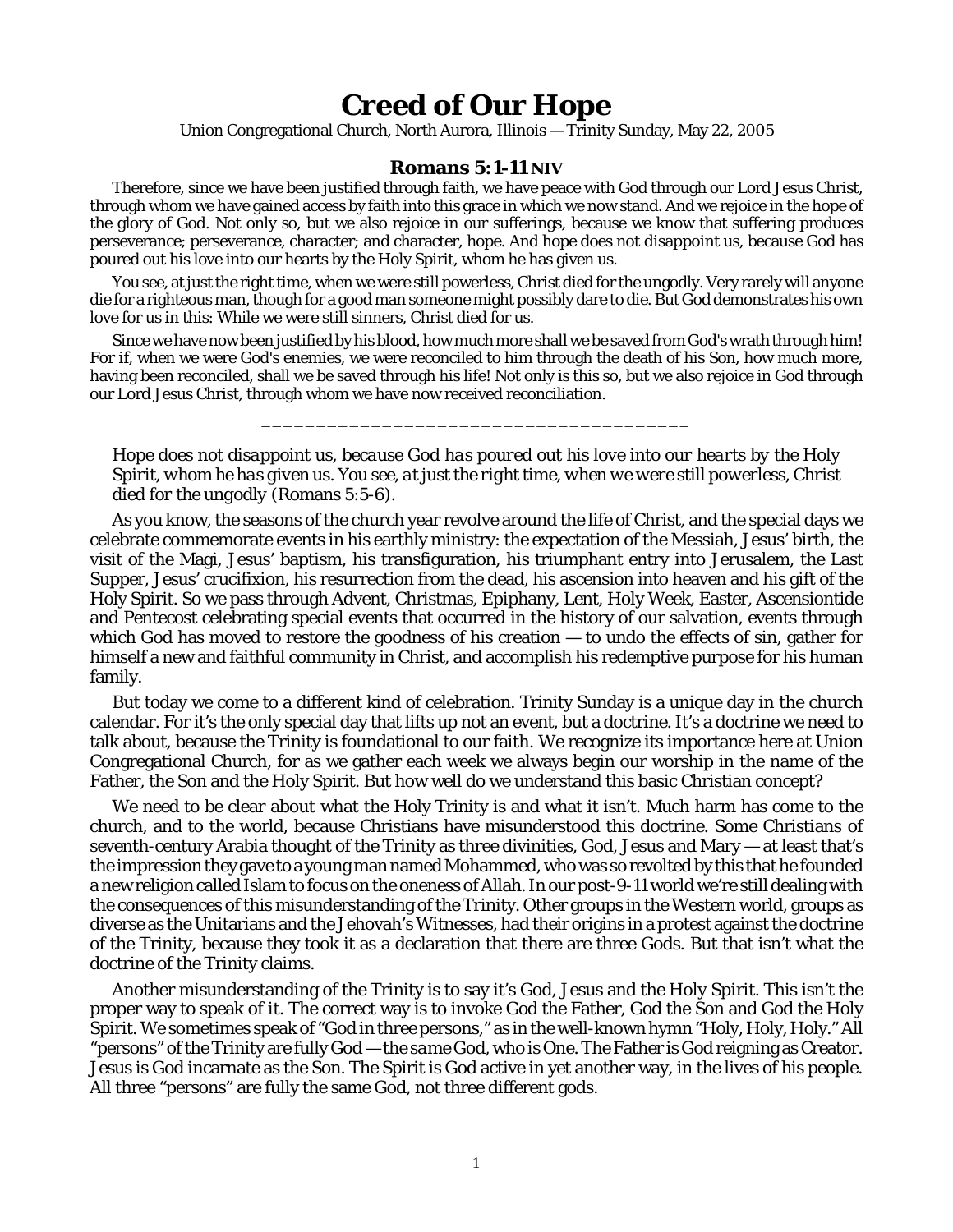The confusion comes from the word "person," which was adopted by early Christian theologians to try to get a handle on the idea of the Trinity. To us, a "person" is an individual, an entity separate from others. But the Latin word *persona* means "sounding through," and refers to a mask worn by ancient dramatists. When they wanted to act one part, they put on that mask and spoke through it. When they wanted to act a different part, they put on a different *persona*. But it was the same actor speaking through different masks. So we meet God in different ways, or "persons," and we give different names to these ways: Father, Son, Spirit. But he's always the same God. Sadly, Mohammed, the Unitarians and the Jehovah's Witnesses could never figure that out!

Even the idea of three "persons" of the Trinity is only an analogy from human culture  $-$  an image borrowed from familiar experience in the attempt to make God understandable. No analogy can fully encompass the being of God, who is beyond our understanding. Sometimes Christians forget this, and try to make their statements of Christian doctrine the equivalent of the "real thing," the absolute truth about God. This happens with many concepts in the Bible, and it happens with the Trinity also. But theologians have always recognized that the Trinity is a *mystery.* That doesn't just mean something we can't figure out. The Greek word *musterion* means a truth that has to be *revealed to us* by God, because otherwise it would never occur to us. As Paul wrote, "What no eye has seen, nor ear heard, nor the heart of man conceived, what God has prepared for those who love him, God has revealed to us through the Spirit" (2 Corinthians 2:9-10).

So you won't find, in the Bible, a developed statement about the Trinity. The word *Trinity* isn't even found in Scripture. Instead, you find statements that speak of God's activity in a threefold manner, but without trying to explain the relationships of his inner being. In Ephesians, for example, Paul says this: "There is one body and one Spirit, just as you were called to the one hope that belongs to your call, one Lord, one faith, one baptism, one God and Father of us all, who is above all and through all and in all" (Ephesians 4:4-6). Notice two groups of three here. There is one Spirit, one Lord — that is, Christ — and one God and Father. And the Father is described in three ways: "above all and through all and in all." In our reading today from Romans 5, Paul again uses the threefold description of God's work, without elaborating a doctrine of the Trinity. "Hope does not disappoint us," he says, "because *God* has poured out his love into our hearts by the *Holy Spirit*, whom he has given us. You see, at just the right time, when we were still powerless, *Christ* died for the ungodly (Romans 5:5-6). There's only one place in the Bible, in fact, where the "standard" expression for the Trinity is used, and that's in Jesus' "Great Commission" to his apostles in Matthew 28:19: "Go therefore and make disciples of all nations, baptizing them *in the name of the Father and of the Son and of the Holy Spirit.*"

In the Bible, then, the Trinity isn't a doctrine debated by learned theologians. Instead, the "persons" of the Trinity make God known in the lives of his people, as they serve and worship him. You see, the place where the doctrine of the Trinity really belongs isn't in the classroom, the lecture hall or the dusty tomes of a theological reference library. The Trinity is at home where God's people *serve and worship* — where they lift up praise, confess their faith, affirm their hope in God, and receive the sacraments. It's through our worship that we come to understand — or to *stand under* — the mystery of "God in three Persons, blessed Trinity." Historical theologians have a Latin expression for this: *Lex orandi, lex credendi*. It means, roughly, "The way we *worship* governs the way we *believe*."

Which brings us to the title of this message, "Creed of Our Hope." I would like us to spend a few minutes examining the Apostles' Creed, with which we opened our service today. The Apostles' Creed originated in a confession known as the *Roman Symbol.* It was a baptismal creed, a brief statement of faith for those coming into the Christian community. As such, it's an expression of our Christian hope. And, as you know, it's also an expression of the doctrine of the Trinity, for it has three paragraphs: "I believe in God the Father . . . I believe in his only Son . . . I believe in the Holy Spirit." Let's take a quick look at each of these three paragraphs.

First, "I believe in God the Father Almighty, Maker of heaven and earth." That doesn't seem like very much to say about God the Father, does it? But that brief statement is packed with meaning. First of all, it's significant that we should even make that statement — affirming our belief, our trust, our faith in God the Father. That's really the starting point of all Christian conviction. Francis Schaeffer used to say that the first declaration of the Christian gospel isn't, "Christ died for your sins." The first declaration is,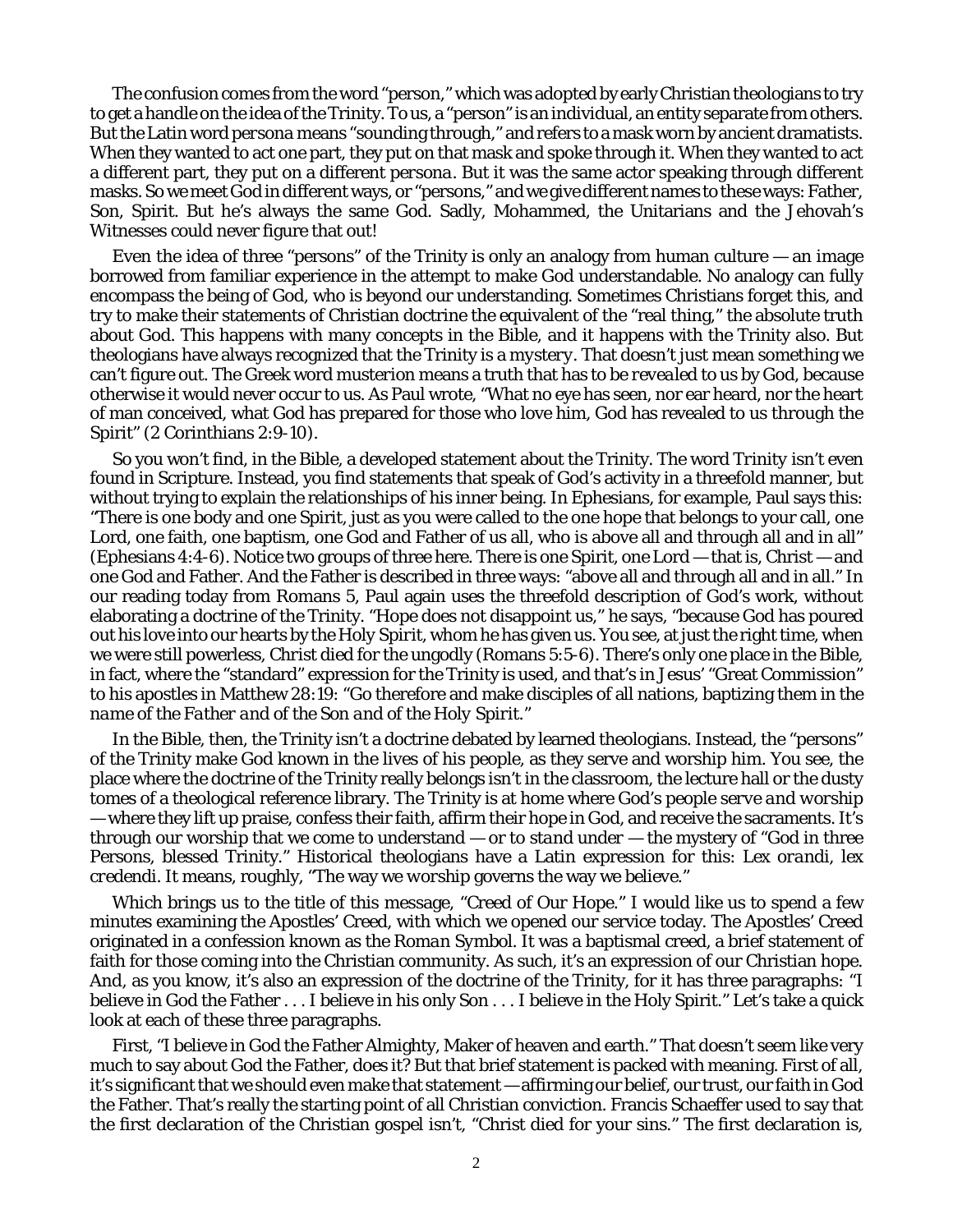"There is a God." If God isn't real, sin has no meaning because there's no one to judge what's sin and what isn't. Nobody would be interested in being forgiven of sin unless he knows he's a sinner — and that requires the reality of God. And nobody would expect to be forgiven of sin unless there's Someone who can forgive it — and that also requires the reality of God. And, in a world full of problems, stress and disappointment, nobody would hope for a better life in this world or the next unless there's Someone who can create that life and fulfill that hope. In the words of Hebrews 11:6, "Whoever would draw near to God *must believe that he exists* and that he rewards those who seek him."

We live in a culture that denies the reality of God, that wants to exclude him from all public debate. But trying to deny God is like putting on a blindfold on a bright, beautiful day and then claiming that the sun doesn't exist. As Paul says in Romans 1:19-20, "What can be known about God is plain to them, because God has shown it to them. Ever since the creation of the world his invisible nature, namely, his eternal power and deity, has been clearly perceived in the things that have been made." If God the Creator doesn't exist — the "Maker of heaven and earth" —there's no reason why anything at all should exist.

One more important point. We say, "I believe in God the Father." That's more than simply saying, "Okay, I believe there's a God." Calling him *Father* puts us into a *relationship* with him. He's the head of our *family*. The Bible has different terms for this relationship — the kingdom of God, the covenant, the household of faith. They all amount to the same thing: we only know God to the extent that we're *bonded with him* as members of his family. We might have a theoretical knowledge that God exists, and even amass a wonderful collection of data that supposedly prove he exists. But none of that makes God real to us until we're born into his family, and learn how to hear his voice, obey him and come to him with our needs. Our hope isn't in an idea, it's in our Father — "God the Father Almighty."

The Apostles' Creed's middle paragraph is about the Son, the second "person" of the Trinity. "And [I believe] in Jesus Christ, his only Son our Lord, who was conceived by the Holy Spirit, born of the Virgin Mary, suffered under Pontius Pilate, was crucified, dead and buried; he descended into hades; the third day he rose again from the dead; he ascended into heaven, and sitteth at the right hand of God the Father almighty; from thence he shall come to judge the living and the dead." There's a lot here; this paragraph is full of what theologians call *Christology*, the doctrine of who Christ is. It would take us all day, or many long days, to do justice to what we say here about Jesus. But we don't have to, because we do it the whole year through. For this paragraph is a *story*, the story of Christ: his advent, his birth, his passion and death, his resurrection and ascension, his rule from heaven, his coming in judgment. And this story is the basis for all the seasons of the Christian year, as we mentioned at the beginning of this message. Through the special days of the Christian calendar we celebrate and re-enact these events of the gospel story, the story of Christ Jesus our Lord.

It's important to remind ourselves that this is a story. The Creed doesn't give us a list of qualities of Christ, or lay out all the doctrinal nuances of the incarnation or the atonement or eschatology or any other high-powered theological construct. Instead, the Creed speaks about *a man who did certain things* at a particular time in the history of the human race, and will do even more in days to come. We confess our faith by telling the story of one man who lived and died and lives again. We don't place our hope in a doctrine — an idea about Jesus, a set of abstract concepts about how he could be the Son of God and how he saves us. We place our hope in Jesus himself, who says, "Fear not, I am the first and the last, and the living one; I died, and behold I am alive for evermore, and I have the keys of Death and Hades" (Revelation 1:17-18). The basis for our faith in the Son is the same as the basis for our faith in the Father. It's a basis of *relationship* to an actual human being who walked the face of the earth, suffered humiliation under a Roman governor whose name even gets mentioned in the Creed, shed real blood, died an excruciating death — and then defeated that evil power and lives to rescue us from it, too. Jesus is not just an idea, he's the Son of God, our Lord to whom we belong. And because we belong to him, we can hope and believe that his victory will be ours, as well.

Finally, the Apostles' Creed's third paragraph speaks of the Holy Spirit. And it's very interesting what gets included in the part about the Holy Spirit: "I believe in the Holy Spirit, the holy Church universal, the communion of saints, the forgiveness of sins, the resurrection of the body, and the life everlasting." The church itself is the creation of the Holy Spirit. It was on the Day of Pentecost, when the Holy Spirit came in power upon the apostles, that they first proclaimed the resurrection of Jesus Christ to all who